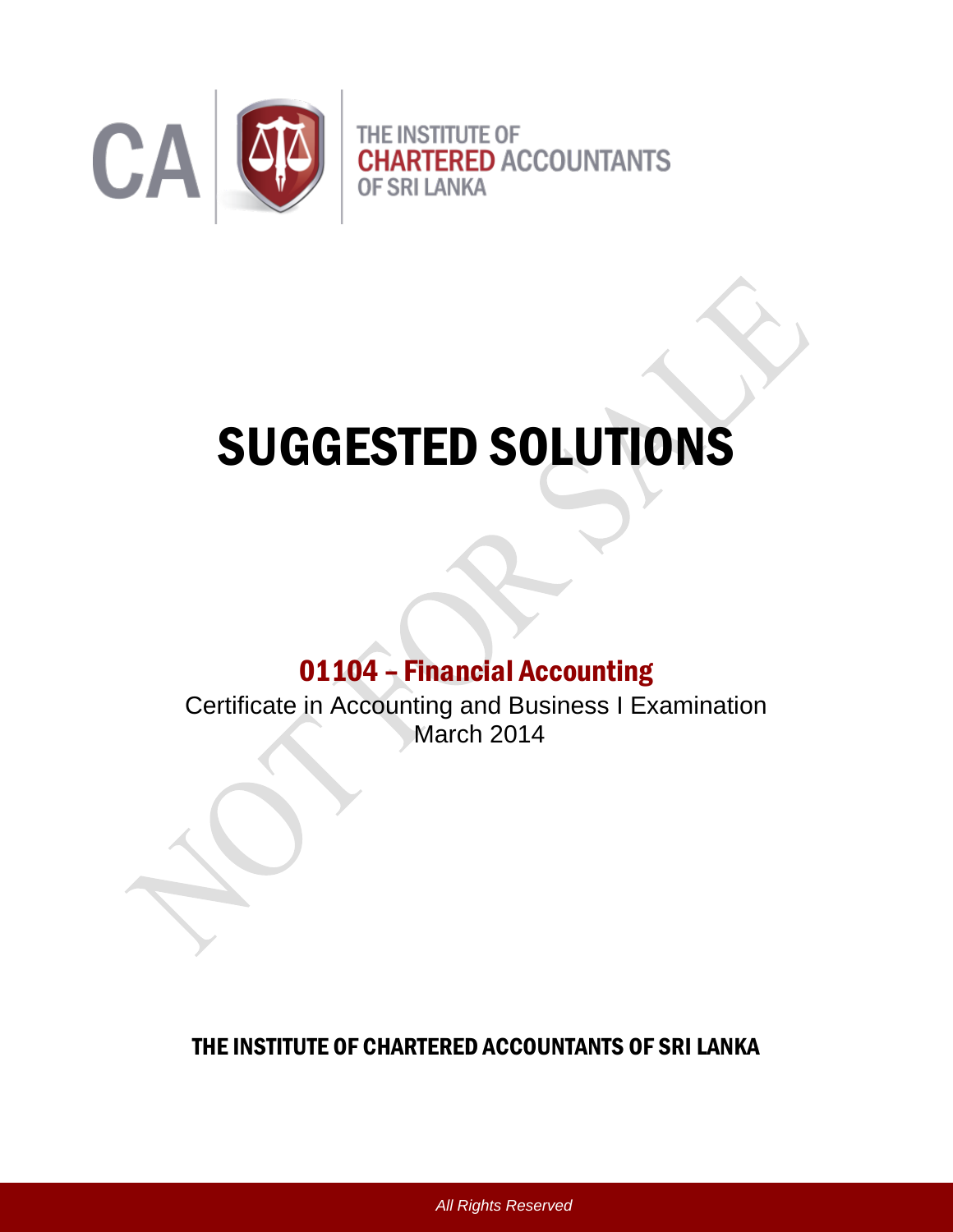### **PAPER 'A'**

### **ANSWERS FOR MULTIPLE CHOICE QUESTIONS**

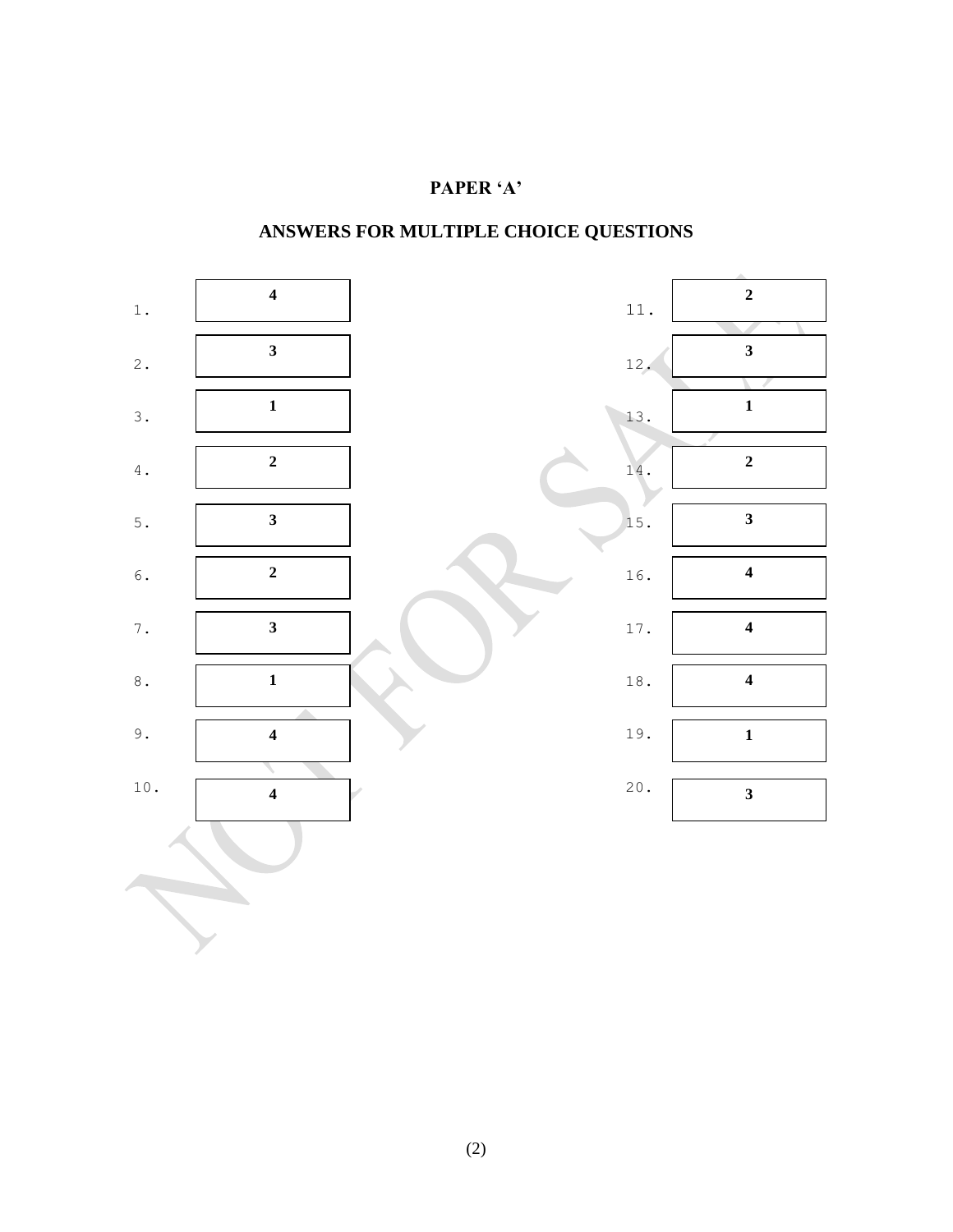### **Paper B**

### **Answer No. 01**

(a)Manufacturing Account for the year ended 31 March 2013

|                                             | Rs. '000 | <b>Rs. '000</b> |
|---------------------------------------------|----------|-----------------|
| <b>Prime cost:</b>                          |          |                 |
| Opening raw material                        | 280      |                 |
| Add:                                        |          |                 |
| Purchase of raw material                    | 5,600    |                 |
| Carriage inwards - raw material             | 1,050    |                 |
| Less:                                       |          |                 |
| Closing raw material                        | (600)    |                 |
| <b>Raw Material Usage</b>                   | 6,330    |                 |
| Add:                                        |          |                 |
| Direct wages and Direct Expenses            | 280      |                 |
| <b>Prime Cost</b>                           |          | 6,610           |
| <b>Factory overheads:</b>                   |          |                 |
| Factory overtime                            | 600      |                 |
| Maintenance - factory and plant & machinery | 625      |                 |
| General factory expenses                    | 350      |                 |
| Depreciation on buildings                   | 36       |                 |
| Depreciation on plant & machinery           | 227      |                 |
| Electricity                                 | 480      |                 |
| Salaries and wages (including EPF & ETF)    | 1,350    |                 |
| Insurance                                   | 40       |                 |
| Add: WIP Opening                            | 120      |                 |
| Less: Closing WIP                           | (310)    |                 |
| <b>Factory overheads</b>                    |          | 3,518           |
| <b>Manufacturing Cost</b>                   |          | 10,128          |

 $\blacktriangleright$ 

(b) Comprehensive Income Statement for the year ended 31 March 2013

|                               | <b>Rs. '000</b> | <b>Rs. '000</b> |
|-------------------------------|-----------------|-----------------|
| <b>Sales (Turnover)</b>       |                 | 19,740          |
| Less: Cost of sales           |                 |                 |
| <b>Opening Finished Goods</b> | 500             |                 |
| <b>Manufacturing Cost</b>     | 10,128          |                 |
| Purchased presented for sales | 10,628          |                 |
| Less: Closing finished goods  | (240)           |                 |
| <b>Stock Loss</b>             | (15)            |                 |
| <b>Cost of Sales</b>          |                 |                 |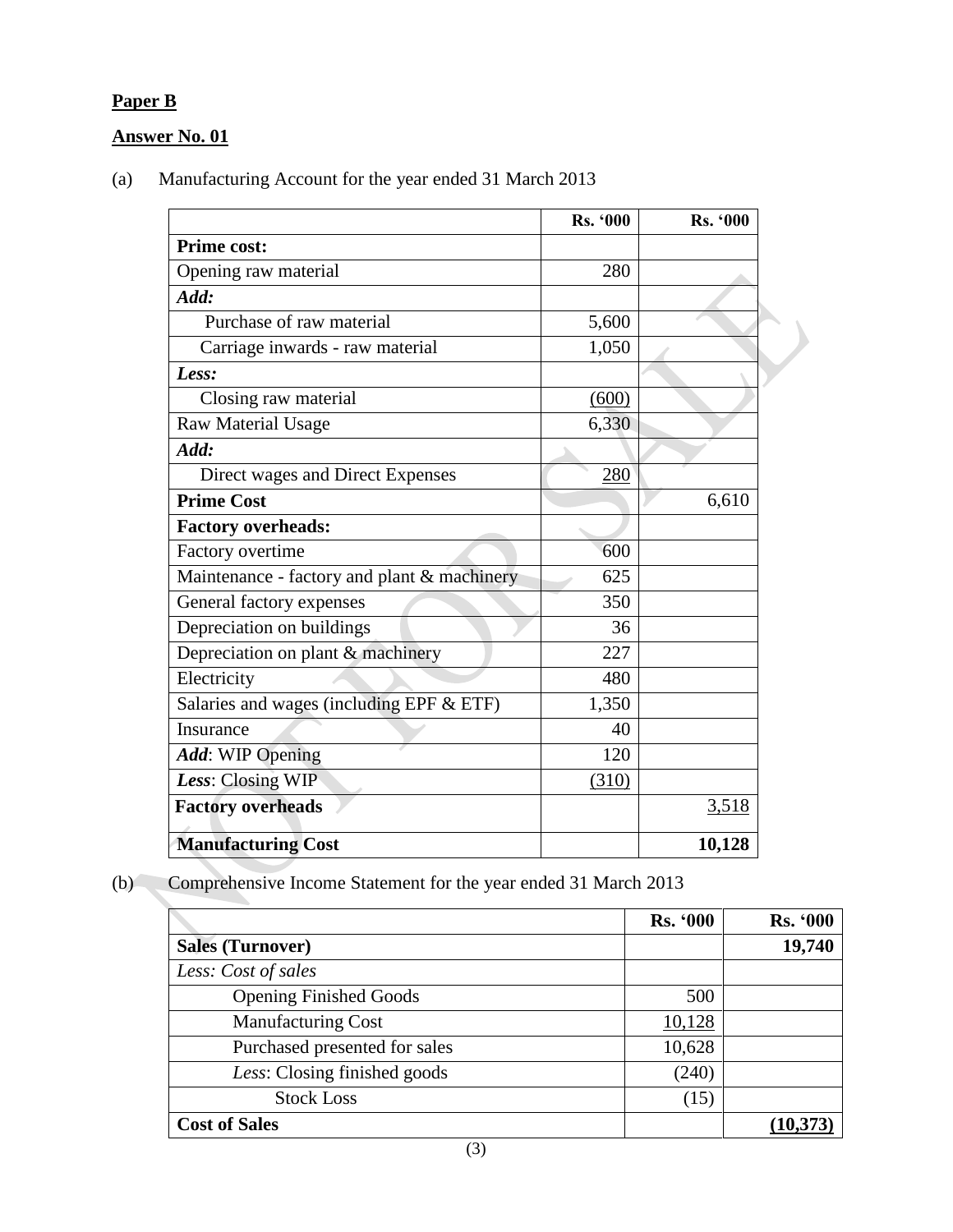| <b>Gross Profit</b>                                |                 | 9,367    |
|----------------------------------------------------|-----------------|----------|
| Add: Other Income                                  |                 |          |
| Other income                                       | 1,274           |          |
| Discount received                                  | 64              |          |
| Profit on sale of plant & machinery                | $\overline{79}$ | 1,417    |
|                                                    |                 | 10,784   |
| Less: Expenses                                     |                 |          |
| <b>Administration Expenses</b>                     |                 |          |
| Depreciation on buildings                          | 72              |          |
| Electricity                                        | 240             |          |
| Salaries and wages (including EPF & ETF)           | 810             |          |
| Insurance                                          | 80              |          |
| Water                                              | 500             |          |
| Telephone                                          | <b>400</b>      |          |
| Impairment loss on stocks                          | 15              |          |
| Other administration expenses                      | 2,600           |          |
| <b>Selling and Distribution Expenses</b>           |                 |          |
| Depreciation on buildings                          | 72              |          |
| Electricity                                        | 80              |          |
| Salaries and wages (including EPF & ETF)           | 540             |          |
| Insurance                                          | 80              |          |
| Advertising expense                                | 900             |          |
| Depreciation - motor vehicle                       | 480             |          |
| Other selling and distribution expenses            | 616             |          |
| <b>Finance Cost</b>                                |                 |          |
| Finance cost                                       | 75              |          |
| <b>Bad</b> debts                                   | 30              |          |
| Under provision for doubtful debts                 | 110             |          |
| <b>Building</b> rent                               | 480             |          |
| Discount allowed                                   | 16              |          |
| Loan interest                                      | 300             |          |
| <b>Bank</b> charges                                | 5               |          |
| <b>OD</b> Interest                                 | $\overline{2}$  |          |
| <b>Other Items</b>                                 |                 |          |
| Reversal of previously recognised revaluation loss |                 |          |
| - plant & machinery                                | (200)           |          |
| Revaluation loss - motor vehicle                   | <b>100</b>      |          |
|                                                    |                 | (8, 403) |
|                                                    |                 | 2,381    |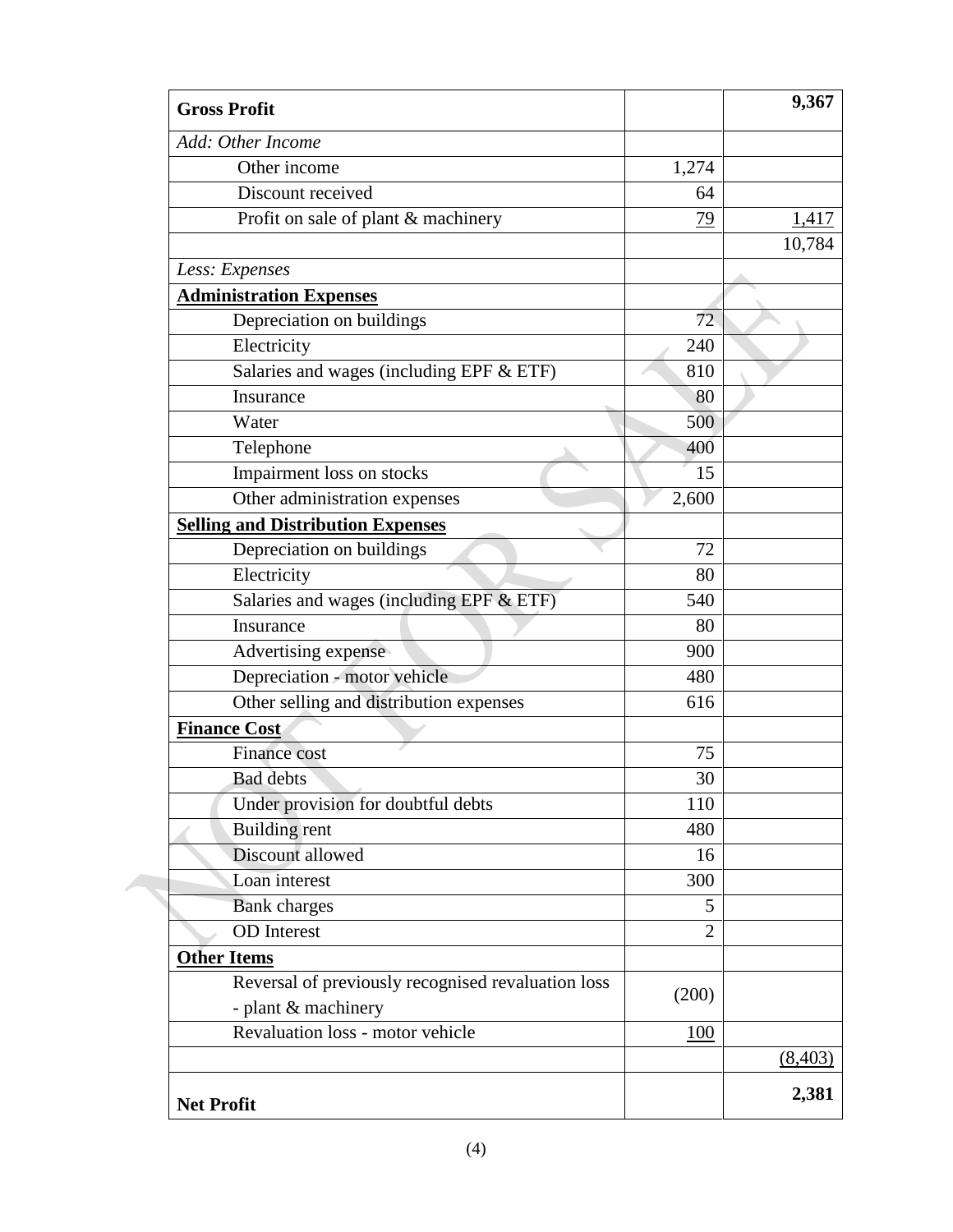| <b>Other Comprehensive Income</b>         |     |      |
|-------------------------------------------|-----|------|
| <i>Add</i> : Revaluation gain - buildings | 360 |      |
| Revaluation gain - plant & machinery      | 300 | 66(  |
| Less: Revaluation loss - motor vehicle    |     | (300 |
| <b>Total Comprehensive Income</b>         |     |      |

(c) Statement of Financial Position as at 31 March 2013

|                                                        | <b>Rs. '000</b> | <b>Rs. '000</b> |
|--------------------------------------------------------|-----------------|-----------------|
| <b>Non Current Assets</b>                              |                 |                 |
| Property, Plant & Equipment (revalued)                 |                 | 9,072           |
| <b>Rent Advance</b>                                    |                 | 120             |
| <b>Current Assets</b>                                  |                 |                 |
| Inventories as at 31 March 2013:                       |                 |                 |
| Raw material                                           | 600             |                 |
| Work in Progress                                       | 310             |                 |
| <b>Finished Goods</b>                                  | 240             |                 |
|                                                        | 1,150           |                 |
| <b>Trade debtors</b>                                   | 7,000           |                 |
| Less: Provision for doubtful debts as at 31 March 2013 | (140)           |                 |
| Cash in hand                                           | 146             |                 |
| Cash at bank                                           | 148             |                 |
| Rent advance                                           | 240             |                 |
| Prepayments as at 31 March 2013                        | 18              | 8,562           |
|                                                        |                 | 17,754          |
| <b>Equity</b>                                          |                 |                 |
| Capital as at 1 April 2012                             | 4,200           |                 |
| Add: Net profit                                        | 2,381           |                 |
| Revaluation Reserve (1,400+360)                        | 1,760           | 8,341           |
| <b>Non Current Liabilities</b>                         |                 |                 |
| Long term bank loan (12%)                              |                 | 2,500           |
| <b>Current Liabilities</b>                             |                 |                 |
| <b>Trade creditors</b>                                 | 6,400           |                 |
| VAT control account                                    | 440             |                 |
| Accruals as at 31 March 2013                           | 28              |                 |
| Accrued loan interest                                  | 25              |                 |
| Accrued rent payable                                   | 20              | 6,913           |
|                                                        |                 | 17,754          |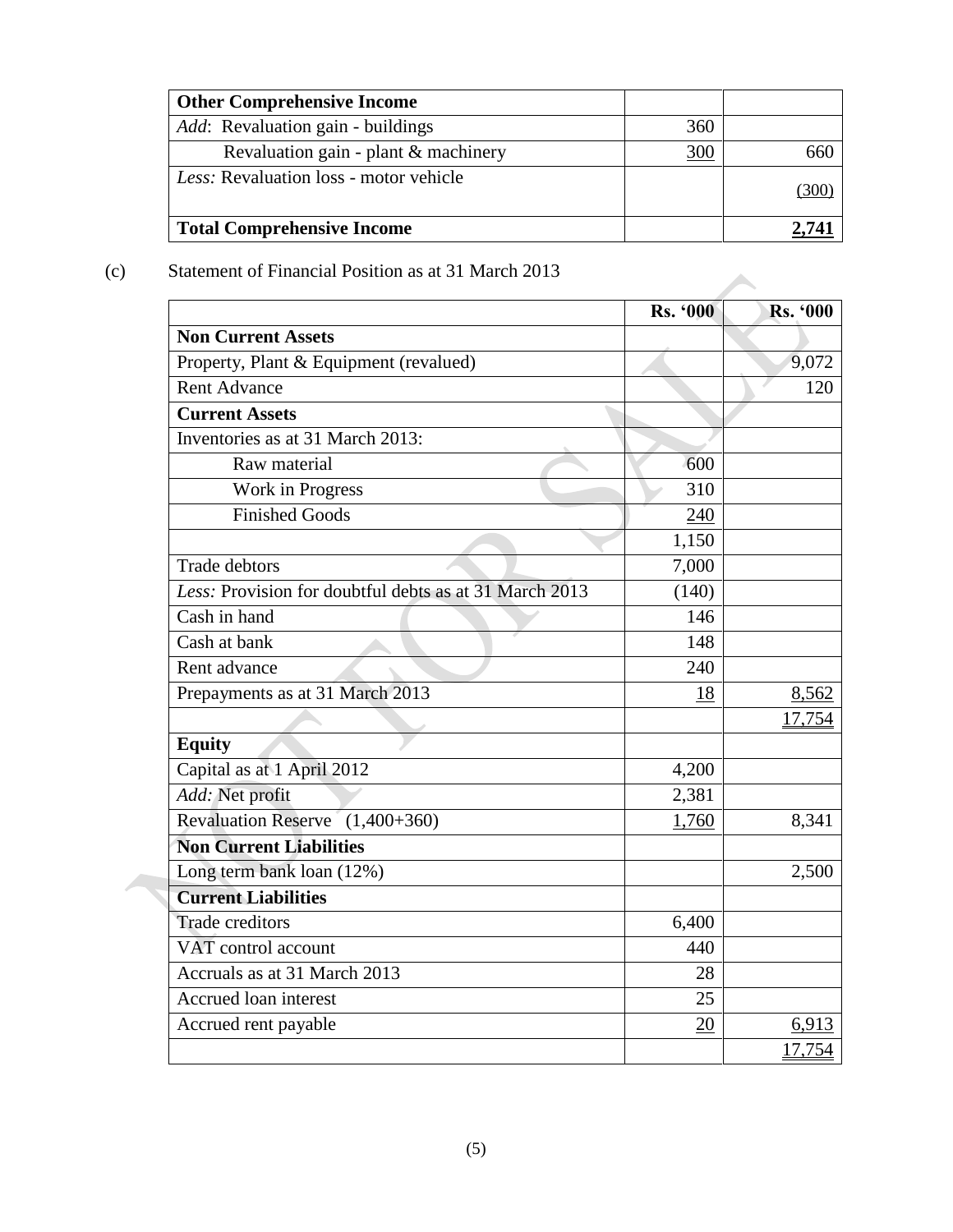|                             | Capital | <b>Revaluation Reserve</b> | <b>Profit &amp; Loss</b> | <b>Total</b> |
|-----------------------------|---------|----------------------------|--------------------------|--------------|
|                             |         |                            |                          |              |
| Balance as at 31 March 2012 | 4,200   | 1,400                      | -                        | 5,600        |
| Profit for the year         |         |                            | 2,381                    | 2,381        |
| Revaluation gain            |         | 660                        |                          | 660          |
| <b>Revaluation loss</b>     |         | (300)                      | -                        | 300          |
| Balance as at 31 March 2013 | 4,200   | .760                       | 2,381                    | 8,341        |

### Statement of Changes in Equity (Rs. '000)

| tatement of Property, Plant & Equipment (Rs. '000) |       |                  |                                      |                         |              |
|----------------------------------------------------|-------|------------------|--------------------------------------|-------------------------|--------------|
|                                                    | Land  | <b>Buildings</b> | <b>Plant and</b><br><b>Machinery</b> | <b>Motor</b><br>Vehicle | <b>Total</b> |
| Balance as at 31 March 2011                        | 1,500 | 3,000            | 2,400                                | 2,100                   | 9,000        |
| Revaluation gain                                   | 500   | 600              |                                      | 300                     | 1,400        |
| <b>Revaluation loss</b>                            |       |                  | (200)                                |                         | (200)        |
| Balance as at 1 April 2011                         | 2,000 | 3,600            | 2,200                                | 2,400                   | 10,200       |
| Balance as at 1 April 2012                         | 2,000 | 3,600            | 2,200                                | 2,400                   | 10,200       |
| Additions                                          |       |                  | 400                                  |                         | 400          |
| Disposal                                           |       |                  | (260)                                |                         | (260)        |
| Transfer from Acc Dep                              |       |                  |                                      |                         |              |
| account                                            |       | (360)            | (408)                                | (960)                   | (1,728)      |
| Carrying amount as at 31                           |       |                  |                                      |                         |              |
| March 2013                                         | 2,000 | 3,240            | 1,932                                | 1,440                   | 8,612        |
| Revaluation gain                                   |       | 360              | 500                                  |                         | 860          |
| <b>Revaluation loss</b>                            |       |                  |                                      | 400                     | 400          |
| Balance as at 1 April 2013                         | 2,000 | 3,600            | 2,432                                | 1,040                   | 9,072        |

Accumulated depreciation (Rs. '000)

| Balance as at 1 April 2012  | 180   | 220   | 480   | 880   |
|-----------------------------|-------|-------|-------|-------|
| Charges for the year        | 180   | 227   | 480   | 887   |
| <b>Disposal</b>             |       | 39    |       | (39   |
| Balance as at 31 March 2013 | 360   | 408   | 960   | 1.728 |
| Transfer to asset account   | (360) | (408) | (960) | ,728  |
| Balance as at 31 March 2013 |       |       |       |       |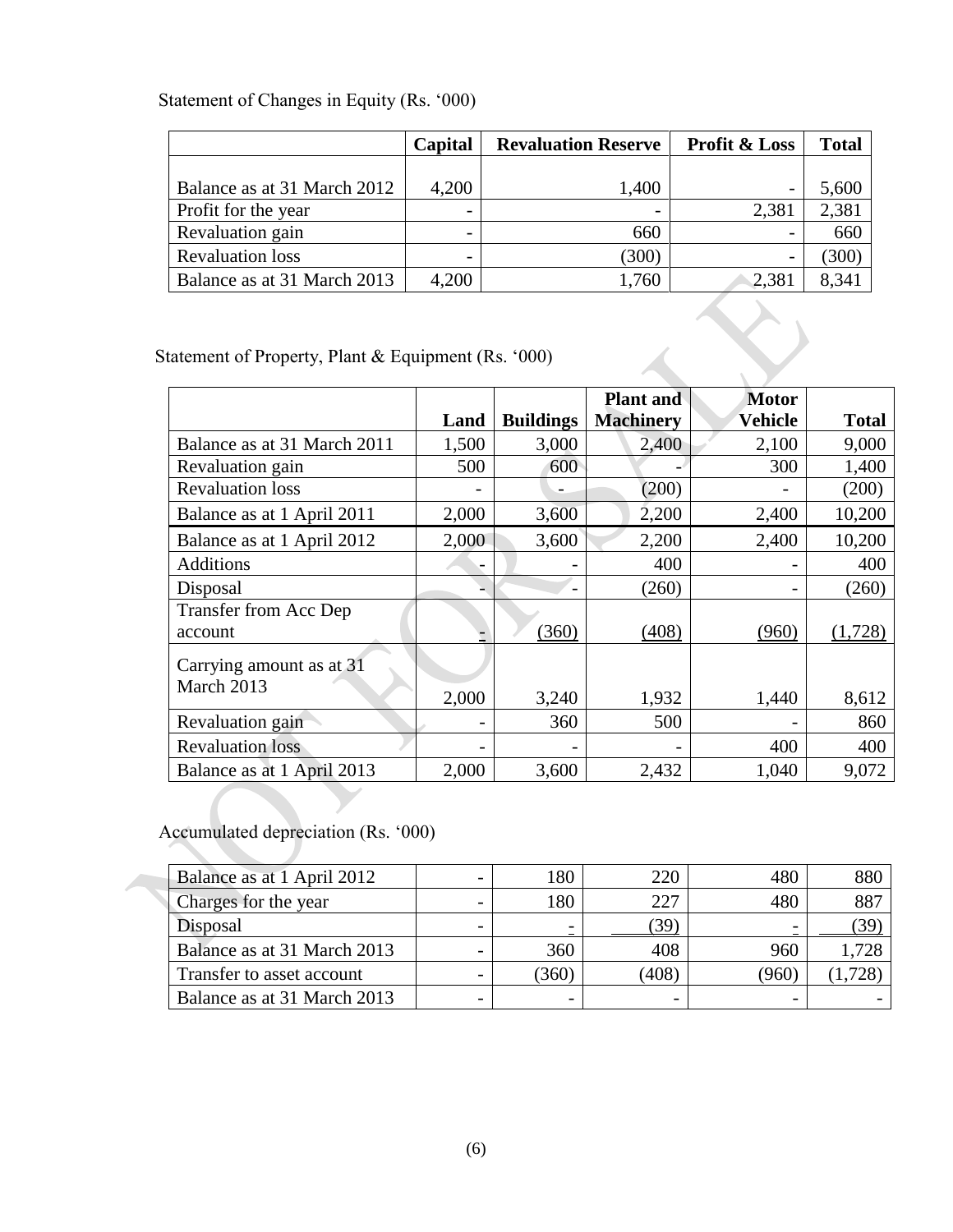### **Answer No. 02**

(a) Capital Accounts (Rs.'000)

|                          | <b>Basil</b> | Wimal | <b>Kamal</b> |
|--------------------------|--------------|-------|--------------|
| Balance at 1 April 2012  | 425          | 400   | 125          |
| Capital (GW)             | (50)         |       | 50           |
| Cash                     | 125          | 100   |              |
|                          |              |       | (175)        |
| Loan                     |              |       |              |
| Balance at 31 March 2013 | 500          | 500   |              |

(b) Current Accounts (Rs.'000)

|                            | <b>Basil</b> | Wimal | <b>Kamal</b> |
|----------------------------|--------------|-------|--------------|
| Balance at 1 April 2012    | 35           | (40)  | 25           |
| Salaries                   |              | 120   |              |
|                            |              |       |              |
| Drawings                   | (30)         | (90)  |              |
| <b>Interest on Capital</b> | 50           | 50    |              |
| Profit                     | 130          | 65    |              |
| Loan                       |              |       | (25)         |
| Balance at 31 March 2013   | 185          | 105   |              |

# (c) Income Statement (Rs.'000)

| Revenue                              |                                      | 2,000 |
|--------------------------------------|--------------------------------------|-------|
| <b>Cost of Sales</b>                 | $(1,200 - 30)$                       | 1,170 |
| <b>Gross Profit</b>                  |                                      | 830   |
| <b>Other Administrative Expenses</b> | $(165 - 15 + 30)$                    | (180) |
| Depreciation                         |                                      | 120   |
| Other Selling and Distribution       | $(80 + 10 - 15)$                     | 75    |
| Write off of inventory               |                                      | (15)  |
| <b>Finance Cost</b>                  | $(100 \times 20\% + 100 \times 5\%)$ | (25)  |
| <b>Profit for the year</b>           |                                      |       |

| <b>Appropriation of profits</b> |     |  |
|---------------------------------|-----|--|
| Interest on capital - Basil     | 50  |  |
| Interest on capital - Wimal     | 50  |  |
| Salaries - Wimal                |     |  |
| Profit share - Basil            | 130 |  |
| Profit share - Wimal            | 65  |  |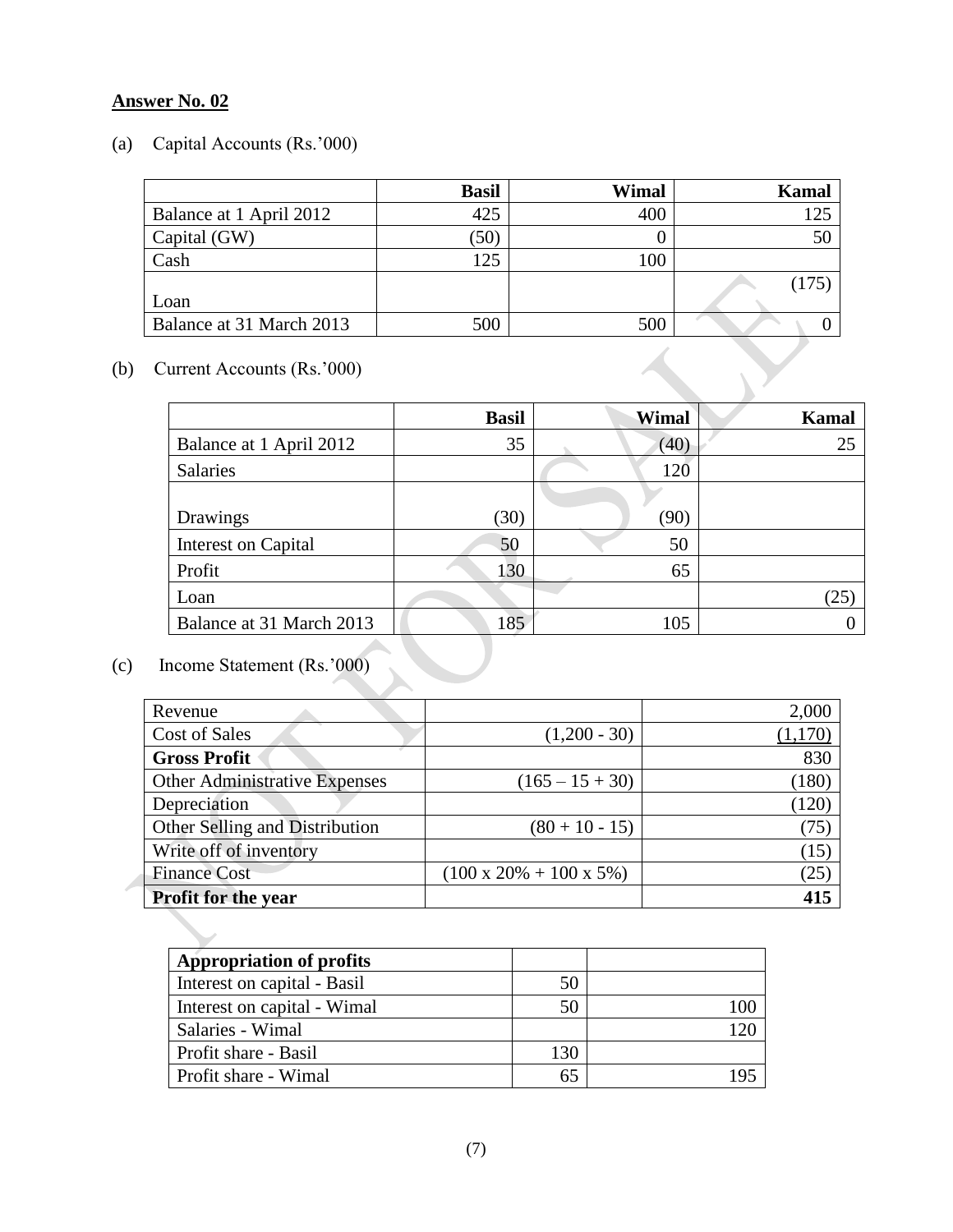| <b>Non Current Assets</b>           |     |              |
|-------------------------------------|-----|--------------|
| Property, Plant & Equipment (1,100) |     |              |
| $-250$                              |     |              |
|                                     |     | 850          |
| <b>Current Assets</b>               |     |              |
| Inventory $(145 - 15)$              | 130 |              |
| Debtors                             | 225 |              |
| Prepaid expenses                    | 15  |              |
| Cash                                | 375 | 745          |
|                                     |     | <u>1,595</u> |
|                                     |     |              |
| <b>Equity:</b>                      |     |              |
| Capital accounts - Basil            | 500 |              |
| Capital accounts - Wimal            | 500 | 1,000        |
|                                     |     |              |
| <b>Current Accounts - Basil</b>     | 185 |              |
| <b>Current Accounts - Wimal</b>     | 105 | 290          |
| <b>Long Term Liabilities:</b>       |     |              |
| Loan - Basil                        | 100 |              |
| Loan - Kamal                        | 100 | 200          |
| <b>Current Liabilities:</b>         |     |              |
| Trade payables                      | 65  |              |
| Accrued administrative expenses     | 30  |              |
| Accrued interest $(5 + 5)$          | 10  | 105          |
|                                     |     | <u>1,595</u> |

(d) Statement of Financial Position (Rs.'000)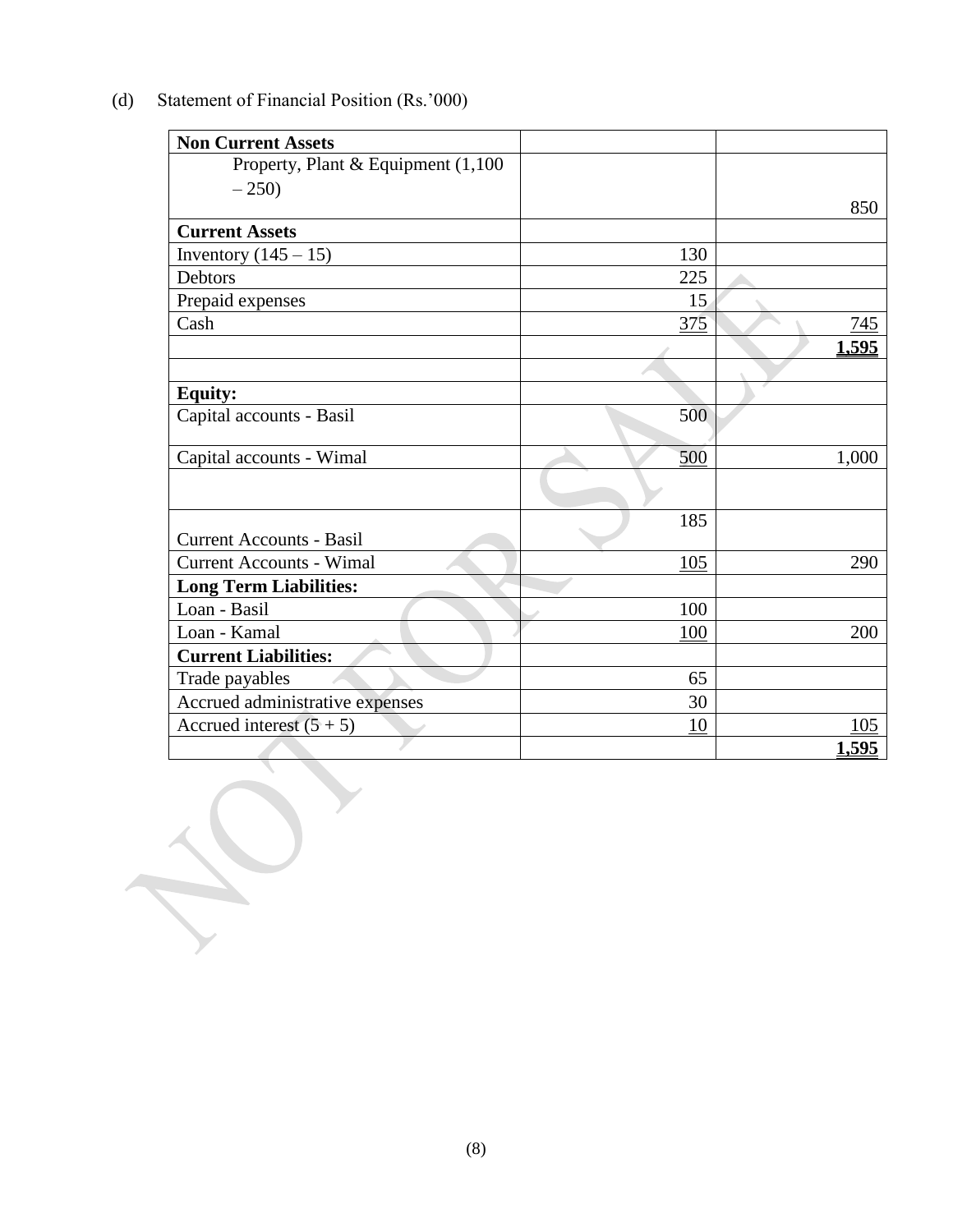### **Answer No. 03**

(a) Income statement for the year ended 31 March 2013

|                                                                             | R <sub>s</sub> . | $\mathbf{R}$ s |
|-----------------------------------------------------------------------------|------------------|----------------|
|                                                                             |                  |                |
| Sales $(1800 + 25 + 10 + 35 + 50 + 130 - 500)$                              |                  | 1,550,000      |
| Cost of sales $(450 + 95 + 35 - 45 - 15)$                                   |                  | (520,000)      |
| <b>Gross Profit</b>                                                         |                  | 1,030,000      |
| Depreciation - equipment $(400 \times 10\%) + (200 \times 10\% \times 1/2)$ | 50,000           |                |
| Depreciation – motor vehicles $(700 \times 20\%)$                           | 140,000          |                |
|                                                                             |                  |                |
| Expenses paid                                                               | 300,000          |                |
| Expenses payable                                                            | 75,000           |                |
| Donations                                                                   | 10,000           |                |
| Bank charges                                                                | 2,500            |                |
| Petty cash expenses $(50 - 2.5)$                                            | 47,500           | (625,000)      |
| <b>Profit for the year</b>                                                  |                  | 405,000        |

(b) Statement of Financial Position as at 31 March 2013

|                             | Rs.       | Rs.       |
|-----------------------------|-----------|-----------|
| <b>Non Current Assets</b>   |           |           |
| Equipment                   | 550,000   |           |
| Motor vehicles              | 560,000   | 1,110,000 |
| <b>Current Assets:</b>      |           |           |
| Inventory                   | 60,000    |           |
| Debtors                     | 130,000   |           |
| Cash                        | 450,000   | 640,000   |
|                             |           | 1,750,000 |
| <b>Equity:</b>              |           |           |
| Capital                     | 1,200,000 |           |
| Profit                      | 405,000   |           |
| Drawings                    | (25,000)  | 1,580,000 |
| <b>Current Liabilities:</b> |           |           |
| Creditors                   | 95,000    |           |
| Accruals                    | 75,000    | 170,000   |
|                             |           | 1,750,000 |

(c) (i) Transfer of significant risks and rewards of ownership of the goods to the buyer

- (ii) Seller doesn't retain either managerial involvement associated with ownership or effective control over the goods sold
- (iii) The amount of revenue can be measured reliably
- (iv) Probable that the economic benefits associated with the transaction will flow to the entity
- (v) The cost of the transaction can be measured reliably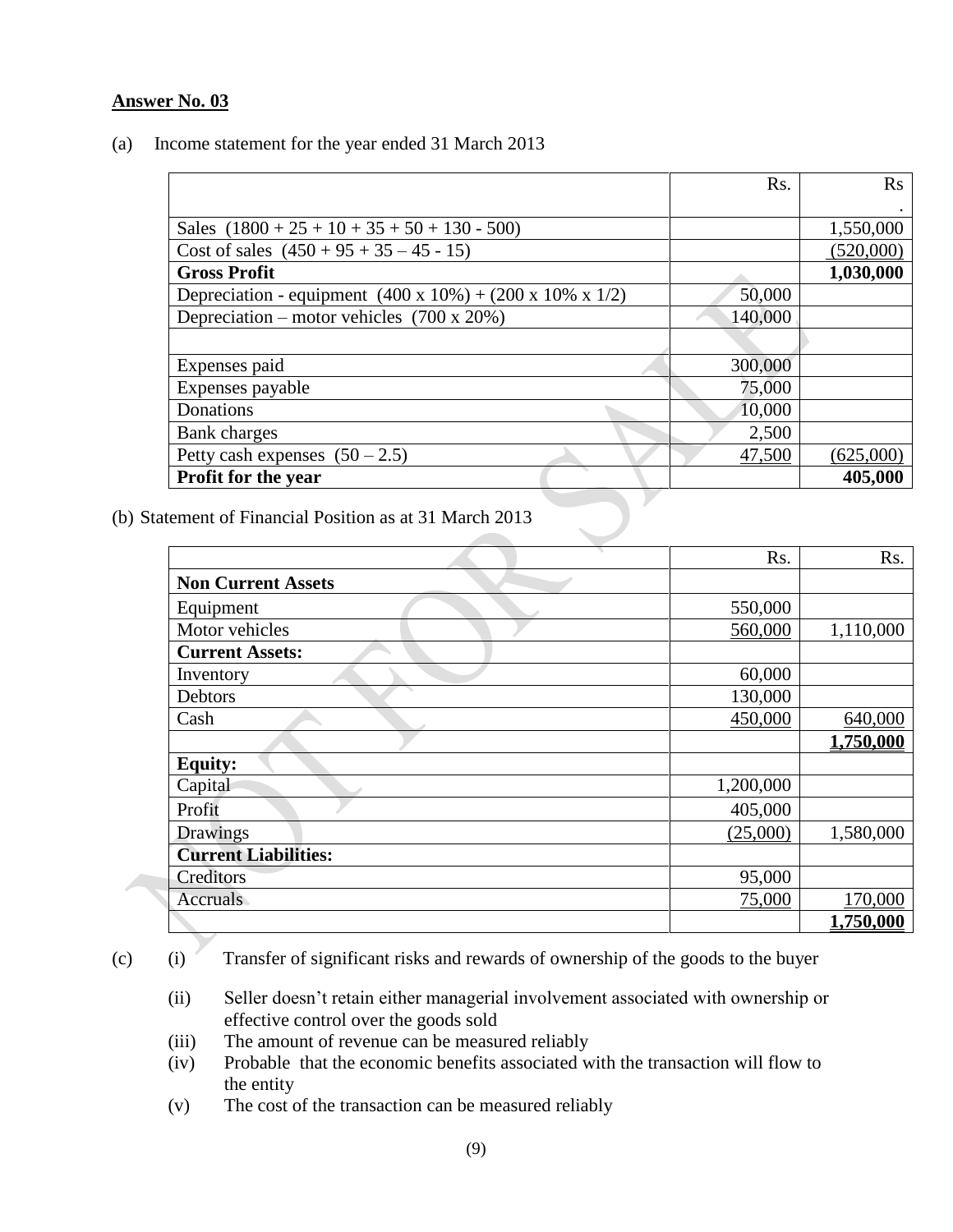### **Answer No. 04**

(a) (i) Income and Expenditure account for Venus Sport Club (VSC) for the year ended 31 December 2013

|                               | Rs.       |                            | Rs.      |
|-------------------------------|-----------|----------------------------|----------|
| Salaries - club & stadium     | 120,000   | Member subscriptions       | 96,000   |
| Electricity                   | 48,000    | <b>Entrance fees</b>       | 14,000   |
| Depreciation - club office    |           |                            |          |
| equipment                     | 46,000    | Life membership fees       | 41,600   |
| Depreciation - indoor stadium | 60,000    | Income from indoor stadium | 680,000  |
| Rent for club building        | 240,000   | Income from tournament     |          |
|                               |           | tickets                    | 510,000  |
| Cost of tournament prizes     | 50,000    | Profit from the canteen    | 255,000  |
| Cost of stationary            | 22,000    |                            |          |
| <b>Bad debts</b>              | 4,000     |                            |          |
| Income over expenses          | 1,006,600 |                            |          |
|                               | 1,596,600 |                            | 1.596.60 |

Income Statement for the canteen for the year ended 31 December 2013

|                          | Rs.       | Rs.       |
|--------------------------|-----------|-----------|
| <b>Sales</b>             |           | 1,254,000 |
| Less: Cost of Sales      |           |           |
| Opening stock            | 159,000   |           |
| Purchases                | 844,000   |           |
| Less: closing stocks     | (167,000) |           |
| Cost of sales            |           | (836,000) |
| <b>Gross Profit</b>      |           | 418,000   |
| <b>Salaries</b>          | 95,000    |           |
| Electricity              | 32,000    |           |
| Depreciation - furniture | 36,000    | (163,000) |
| <b>Net Profit</b>        |           | 255.0     |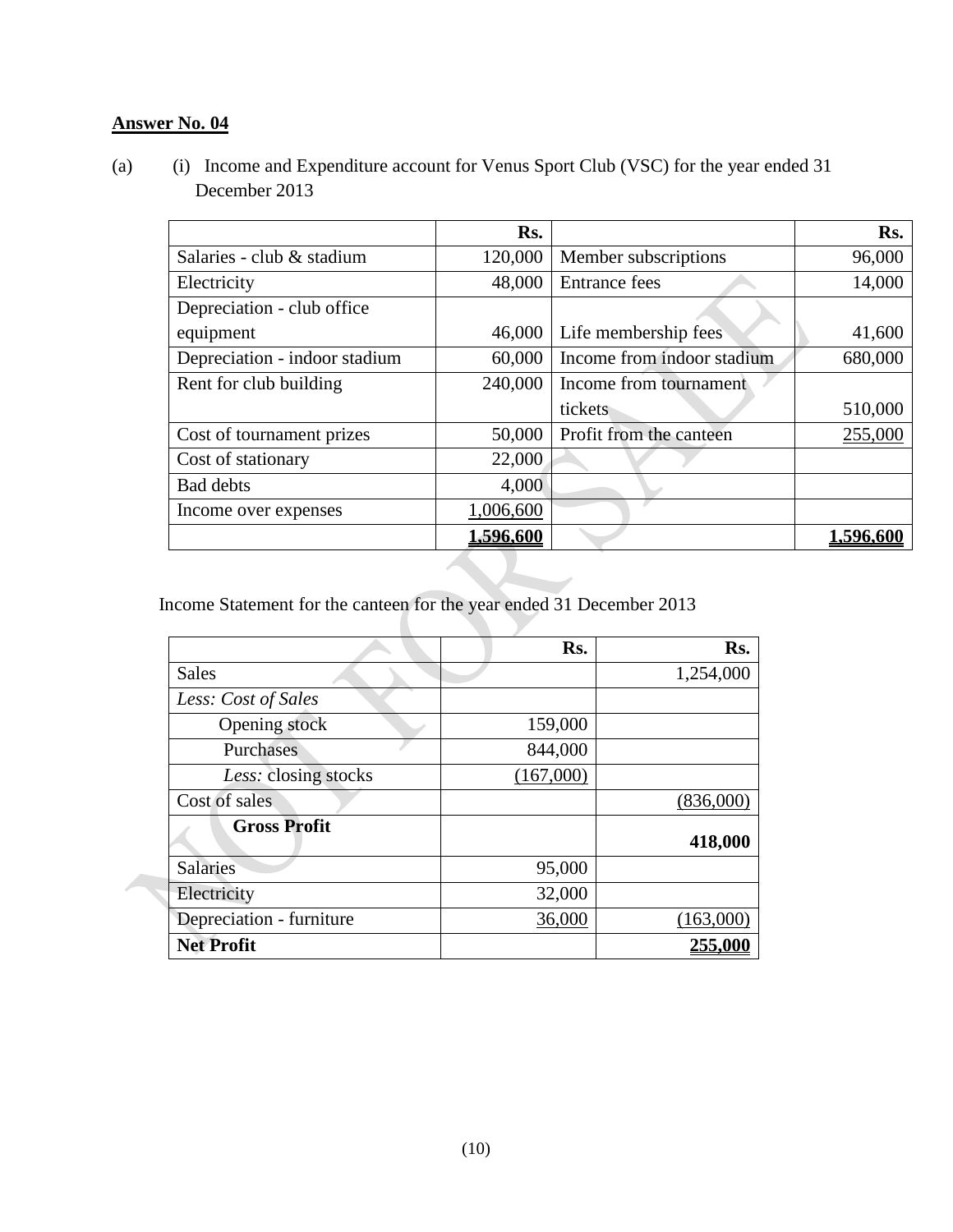|                         | Rs.       |                                 | Rs.       |
|-------------------------|-----------|---------------------------------|-----------|
|                         |           |                                 |           |
| Accumulated fund        | 2,119,600 | Land                            | 1,000,000 |
| Add: Excess             | 1,006,600 | <b>Buildings</b>                | 2,340,000 |
|                         | 3,126,200 | Office equipment (club)         | 135,000   |
| Life membership         |           |                                 |           |
| fund                    | 730,400   | Furniture - canteen             | 116,000   |
|                         | 3,856,600 |                                 | 3,591,000 |
|                         |           |                                 |           |
| Canteen payable         | 280,000   | Inventories                     | 167,000   |
| Membership fee          |           |                                 |           |
| received in advance     | 5,200     | Debtors                         | 390,000   |
| <b>Accrued Expenses</b> | 17,000    | Member subscriptions receivable | 12,800    |
|                         |           |                                 |           |
| <b>Rent Payable</b>     | 20,000    | Cash                            | 18,000    |
|                         | 4,178,800 |                                 | 4,178,800 |

### (ii) Statement of Financial Position as at 31 December 2013

### **Workings**

Statement of affairs as at 1 January 2013

|                            | Rs.       |                         | Rs.       |
|----------------------------|-----------|-------------------------|-----------|
| Accumulated fund           | 2,119,600 | <b>Building</b>         |           |
| Life membership Fund       | 740,000   | Office equipment (club) | 181,000   |
|                            | 2,859,600 | Furniture - canteen     | 152,000   |
|                            |           | Fixed deposit           | 2,000,000 |
| Canteen payable            | 300,000   | Inventories             | 159,000   |
| Membership fee received in |           |                         |           |
| advance                    | 12,000    | Debtors                 | 480,000   |
|                            |           | Member subscriptions    |           |
| <b>Accrued expenses</b>    | 16,000    | receivable              | 16,000    |
|                            |           | Cash                    | 199,600   |
|                            | 3,187,600 |                         | 3,187,600 |

| <b>Canteen Payable</b>    |           |                                      |           |
|---------------------------|-----------|--------------------------------------|-----------|
|                           | Rs.       |                                      | Rs.       |
| Receipt & Payment account |           | 864,000 Opening balance              | 300,000   |
| <b>Closing balance</b>    |           | 280,000   Income Statement - Canteen | 844,000   |
|                           | 1,144,000 |                                      | 1,144,000 |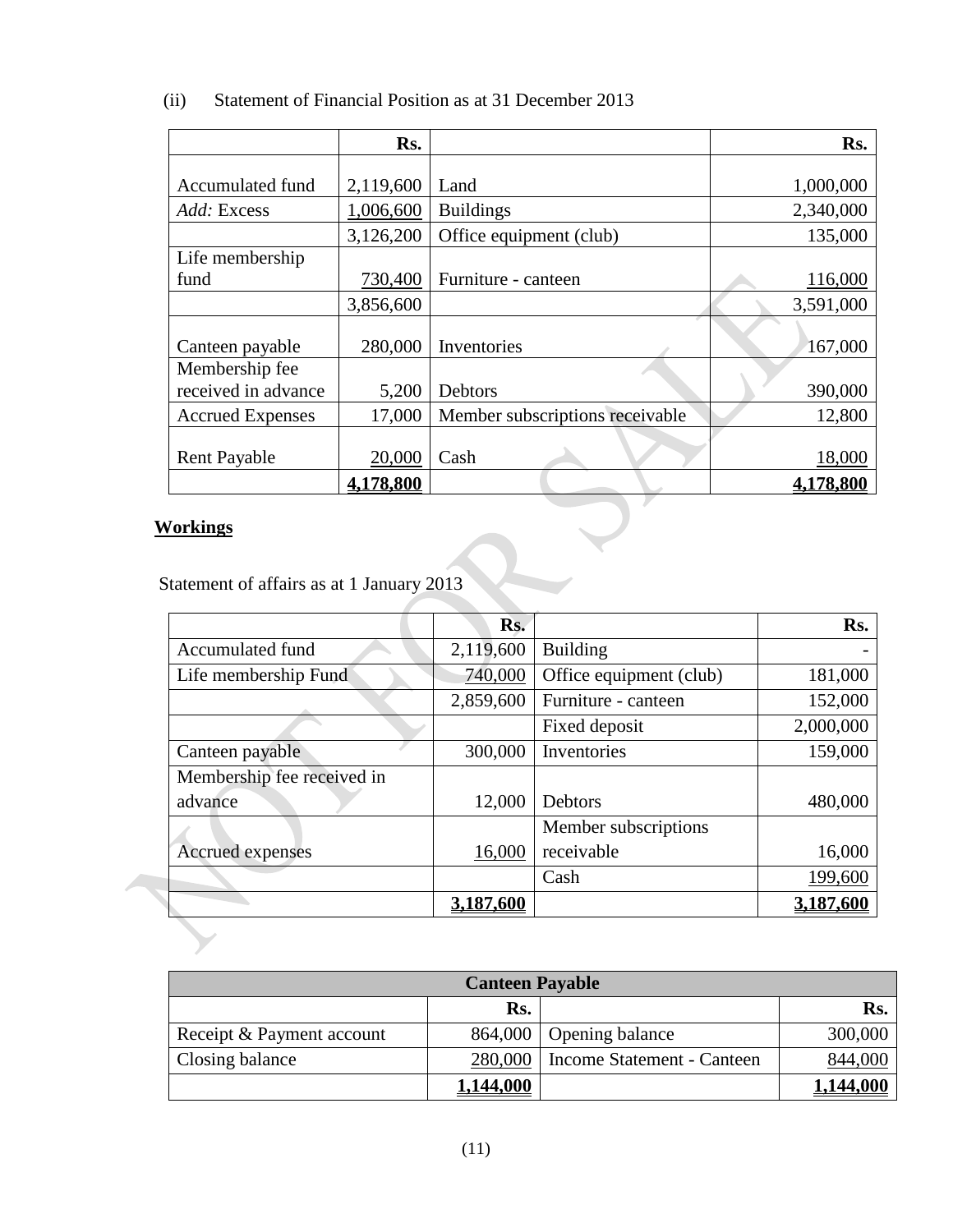| <b>Canteen Receivable</b>  |           |                                     |           |
|----------------------------|-----------|-------------------------------------|-----------|
|                            | Rs.       |                                     | Rs.       |
| Opening balance            |           | 480,000   Receipt & Payment account | 1,344,000 |
| Income Statement - Canteen |           | $1,254,000$ Closing balance         | 390,000   |
|                            | 1,734,000 |                                     | 1,734,000 |

| <b>Membership Subscription</b> |         |                           |        |  |
|--------------------------------|---------|---------------------------|--------|--|
|                                | Rs.     |                           | Rs.    |  |
| Opening balance                | 16,000  | Opening balance           | 12,000 |  |
| Income & Expenditure account   | 96,000  | Receipt & Payment account | 88,400 |  |
|                                |         | <b>Bad debts</b>          | 4,000  |  |
| Closing balance                | 5,200   | Closing balance           | 12,800 |  |
|                                | 117,200 |                           |        |  |
|                                |         |                           |        |  |

| <b>Life Membership</b>       |                |                           |                 |  |
|------------------------------|----------------|---------------------------|-----------------|--|
|                              | Rs.            |                           | Rs.             |  |
| Income & Expenditure account |                | 41,600 Opening balance    | 740,000         |  |
| Closing balance              | 730,400        | Receipt & Payment account | 32,000          |  |
|                              | <b>772,000</b> |                           | 7 <u>72,000</u> |  |

| <b>Receipt &amp; Payment account</b> |           |                              |           |  |
|--------------------------------------|-----------|------------------------------|-----------|--|
|                                      | Rs.       |                              | Rs.       |  |
| Opening balance                      | 199,600   | Salaries - club & stadium    | 120,000   |  |
| Fixed deposit (maturity on 1         |           |                              |           |  |
| January 2013)                        | 2,000,000 | Salaries - canteen           | 95,000    |  |
| <b>Entrance fees</b>                 | 14,000    | Indoor stadium purchased on  |           |  |
| Life membership fee                  | 32,000    | 1 July 2013                  |           |  |
| Membership subscriptions:            |           | - Land                       | 1,000,000 |  |
| $-$ For 2012                         | 12,000    | - Building                   | 2,400,000 |  |
| $-$ For 2013                         | 71,200    | Electricity                  | 79,000    |  |
| - For 2014                           | 5,200     | Purchases at canteen         | 864,000   |  |
| Income from indoor stadium           | 680,000   | Cost of tournament prizes    | 50,000    |  |
|                                      |           | Rent for club building (from |           |  |
| Income from tournament tickets       | 510,000   | January to November)         | 220,000   |  |
| Receipts form canteen                | 1,344,000 | <b>Cost of Stationary</b>    | 22,000    |  |
|                                      |           | <b>Closing Balance</b>       | 18,000    |  |
|                                      | 4,868,000 |                              | 4,868,000 |  |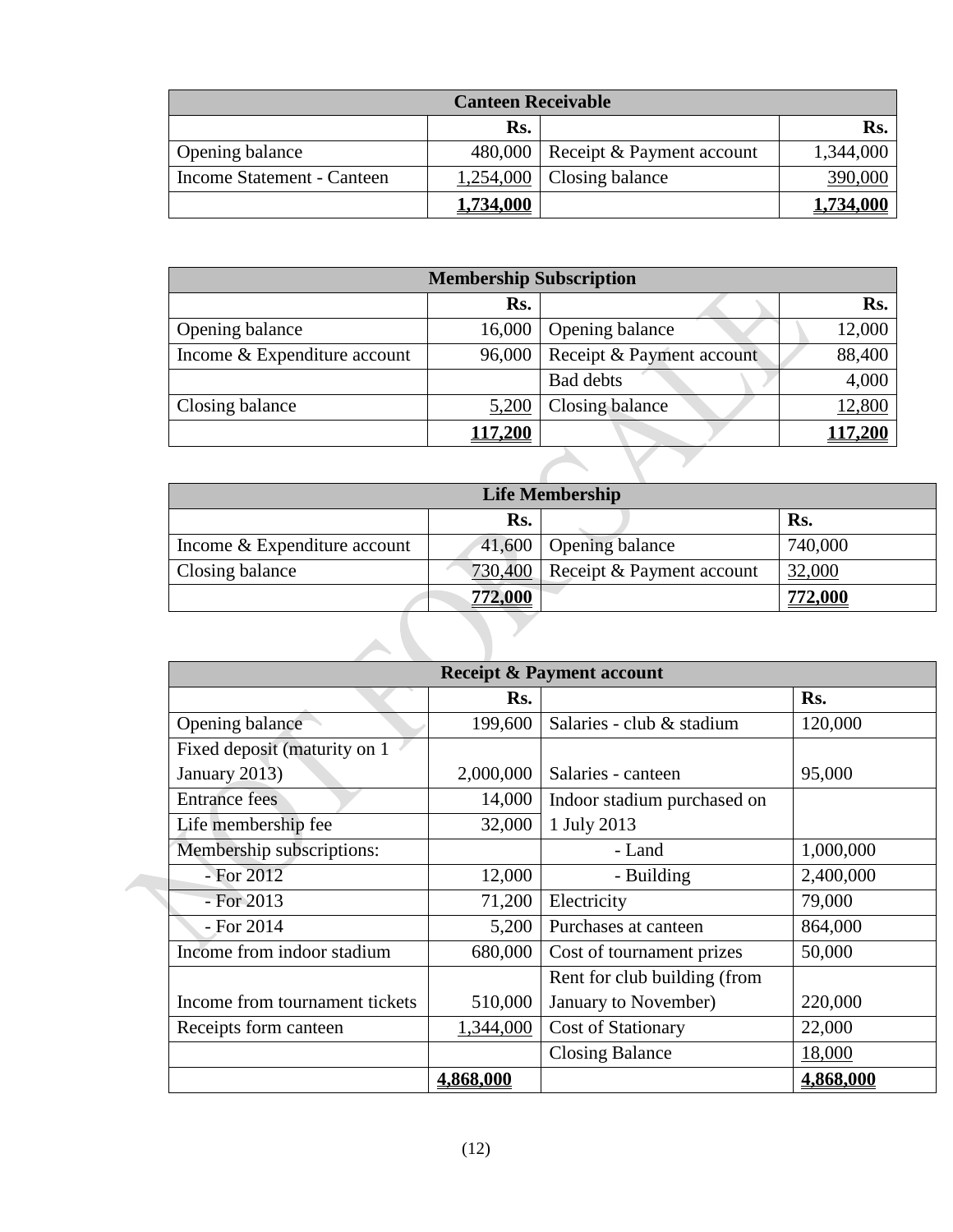### **No of Members**

| At the beginning of the year | 237 |
|------------------------------|-----|
| Admission 14,000/2,000       |     |
| Less Life members            | (4) |
| During the year admitted     |     |
| Total                        |     |

Total Membership fee income:  $240 \times 400 =$  Rs. 96,000

### (b) Advantages of Committees

- (i) Ability to obtain expert opinion
- (ii) Critically analysed solutions can be achieved
- (iii) Different views can be collected
- (iv) Compliance with good corporate governance
- (v) Managing the organization will be easy
- (vi) Increase the effectiveness and the efficiency of the organization